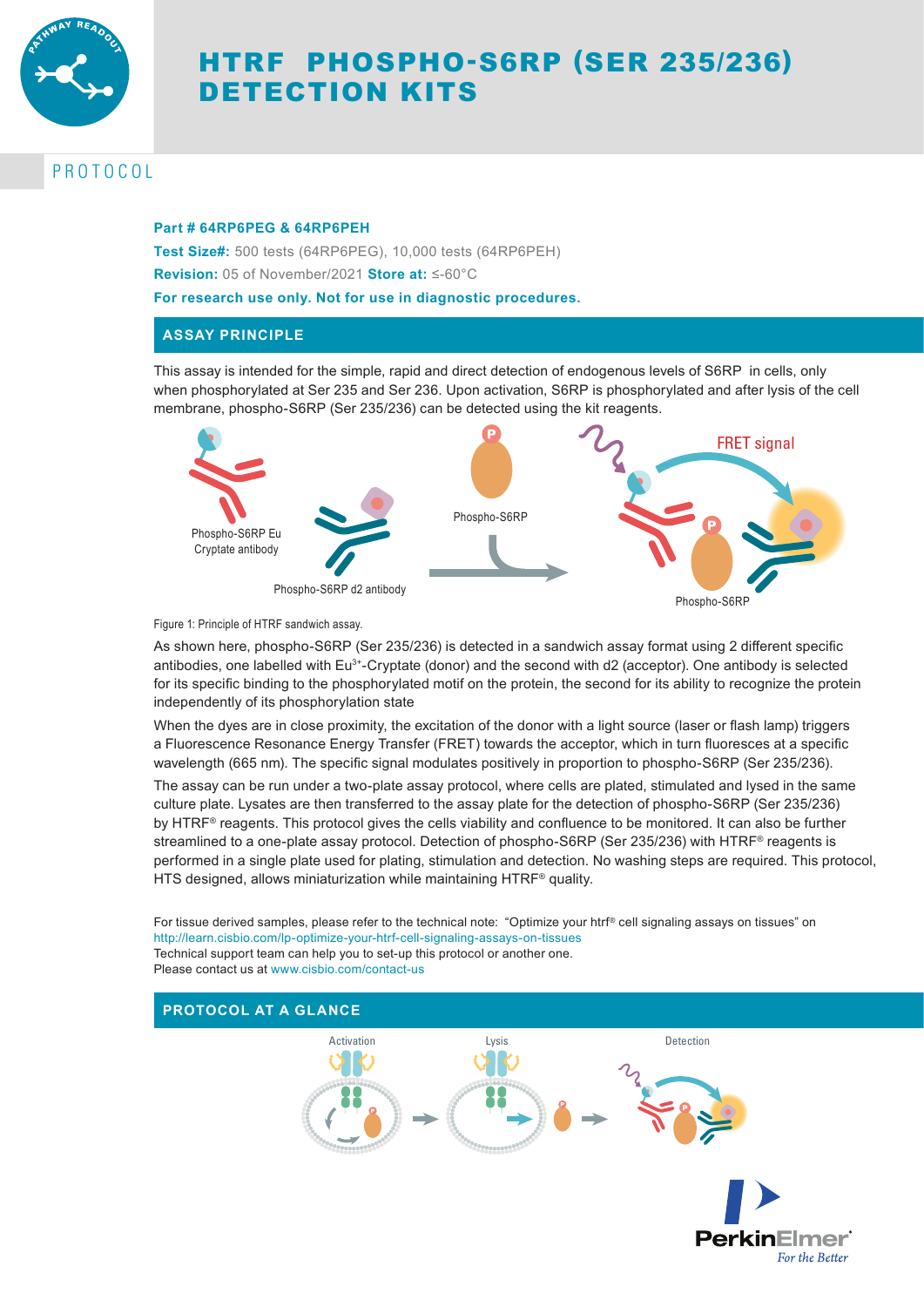



*►* **ONE-PLATE ASSAY PROTOCOL:** 8 µL cells + 4 µL compounds + 4 µL supplemented lysis buffer (4X)  $+ 4$  µL HTRF® **Read & analyse** Incubate 4h at RT

**Small volume detection plate** pre-mixed antibodies **Add Lysis Add**

\* Depending on cell lines used, volume of lysis should be optimized.

#### *►* **FOR HTRF CERTIFIED READER**

For more information about HTRF® compatible readers and for set-up recommendations, please visit our website at:www.cisbio.com/readers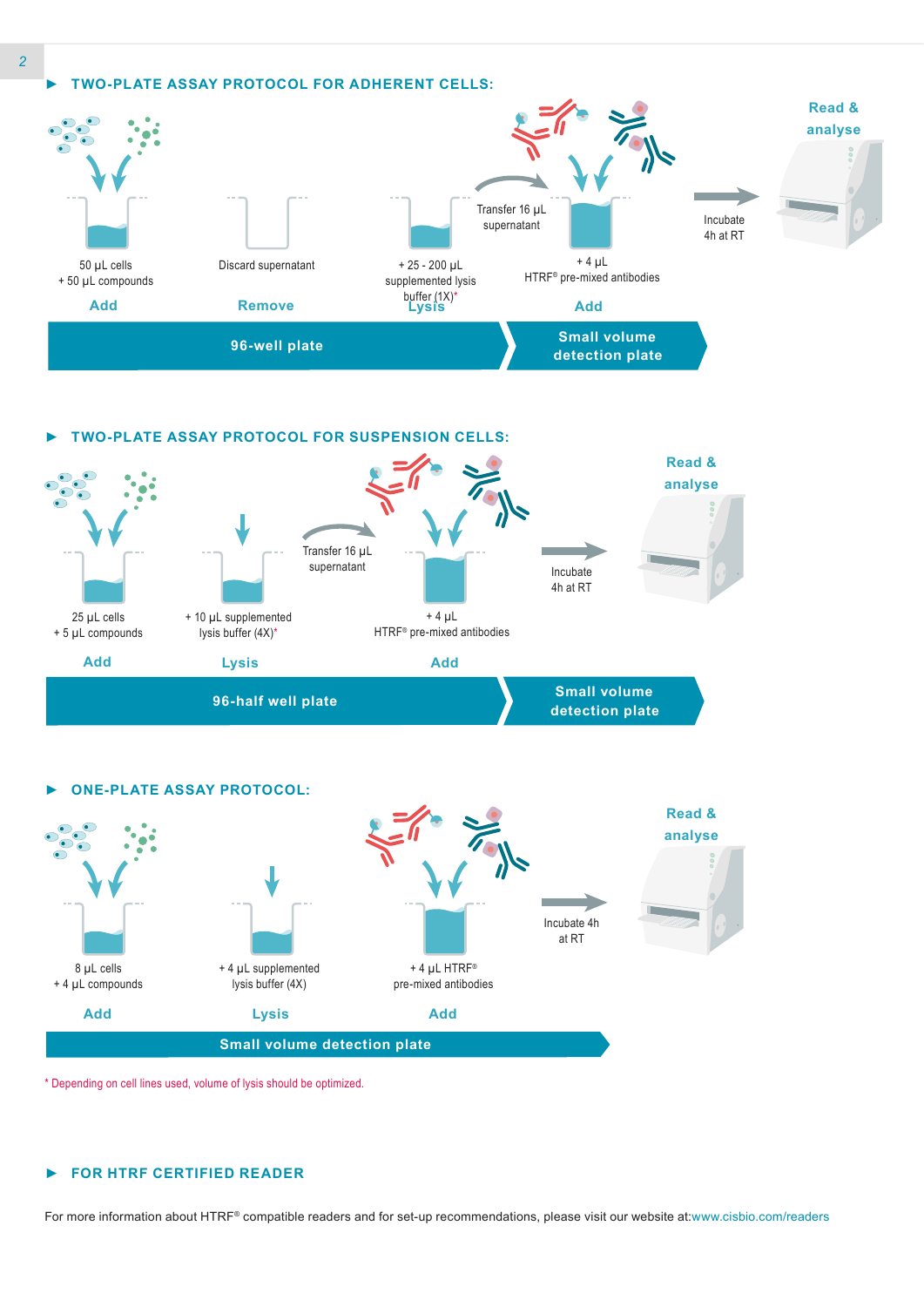#### **MATERIALS PROVIDED:**

| <b>KIT</b><br><b>COMPONENTS</b>            | <b>STORAGE</b> | <b>500 TESTS</b><br><b>CAT# 64RP6PEG</b> |                       | <b>10,000 TESTS</b><br><b>CAT# 64RP6PEH</b> |                   |
|--------------------------------------------|----------------|------------------------------------------|-----------------------|---------------------------------------------|-------------------|
| Control lysate<br>(ready-to-use)           | $≤-60°C$       | green cap                                | 1 vial - 150 µL       | green cap                                   | 2 vials - 150 µL  |
| Phospho-S6RP Eu<br>Cryptate antibody       | $≤-16°C$       | red cap                                  | 1 vial - $50 \mu L$   | red cap                                     | $1$ vial - $1$ mL |
| Phospho-S6RP d2<br>antibody                | $≤-16°C$       | blue cap                                 | 1 vial - $50$ $\mu$ L | blue cap                                    | $1$ vial - $1$ mL |
| Blocking reagent*<br>(stock solution 100X) | $≤-16°C$       | purple cap                               | 3 vials - 2 mL        | white cap                                   | 1 vial - 24 mL    |
| Lysis buffer* #1<br>(stock solution 4X)    | $≤-16°C$       | white cap                                | 1 vial - 130mL        | white cap                                   | 4 vials - 130mL   |
| Detection buffer**<br>(ready-to-use)       | $≤-16°C$       | orange cap                               | 2 vials - 2 mL        | red cap                                     | 1 vial - 50 mL    |

\* Amounts of reagents provided are sufficient for generating 50 µL of cell lysate per well.

\*\* The Detection Buffer is used to prepare working solutions of acceptor and donor reagents.

#### *►* **PURCHASE SEPARATELY**

96-well or 384-well small volume (SV) detection microplates - For more information about microplate recommendations, please visit our website at: www.cisbio.com/content/microplates-recommendations

## **STORAGE AND STABILITY**

Storage upon reception:

Store the kit at ≤-60°C or below until the expiration date indicated on the package.

Storage and stability of thawed material:

When you are ready to use the kit, take the reagents out and prepare them following the protocol provided in this document. Unused thawed reagents can be stored and conserved for future use. Refer to the table below for storage options and corresponding shelf life.



|                                                    | <b>STORAGE AFTER THAWING/</b><br><b>RECONSTITUTION</b>                                                                |
|----------------------------------------------------|-----------------------------------------------------------------------------------------------------------------------|
| Lysis Buffer / Blocking Reagent / Detection buffer | 2-8°C until the expiration date indicated on the package                                                              |
| Antibodies*                                        | 2-8°C for 48h or freeze at -16°C or below until the expiration<br>date indicated on the package for long term storage |
| Protein/standard / Control Lysate*                 | freeze at -60°C or below until the expiration date indicated on<br>the package for long term storage                  |

\*For Antibodies, Protein, Standard & control lysate, Stock solutions may be thawed and frozen only once. Freeze in aliquots to avoid multiple freeze/thaw cycles (once aliquoted, single use of the reagent). Volume of antibodies aliquots should not be under 10µL. Volume of Protein, Standard & control lysate aliquots should not be under 20µL.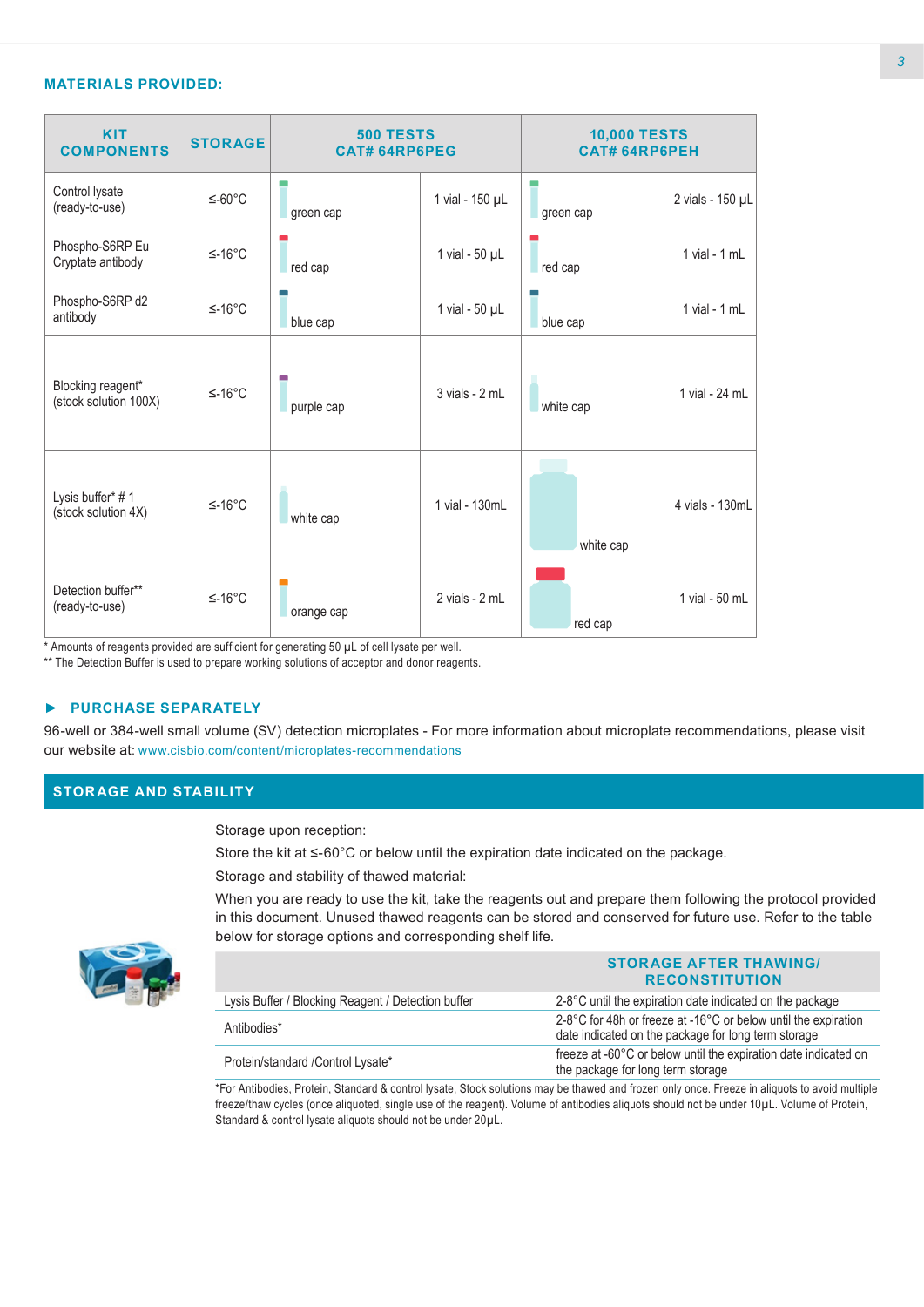#### **REAGENT PREPARATION** *4*

Allow all reagents to thaw before use. We recommend centrifuging the vials gently after thawing, before pipeting the stock solutions. Prepare the working solutions from stock solutions by following the instructions below.

#### **TO PREPARE WORKING CONTROL LYSATE SOLUTION**

The control lysate is only provided as an internal assay control to check the quality of the results obtained. The window between control lysate and negative control should be greater than 2.

Thaw the control lysate. Mix gently, the control lysate is ready to use.

#### **TO PREPARE WORKING ANTIBODY SOLUTIONS:**

HTRF® reagent concentrations have been set for optimal assay performances. Note that any dilution or improper use of the d2 and Eu Cryptate-antibodies will impair the assay's quality. Be careful, as working solution preparation for antibodies may differ between the 500 and 10,000 tests data point kit.

Antibody working solutions are stable for 2 days at 2-8°C. Dilute the antibodies with detection buffer. In practice:

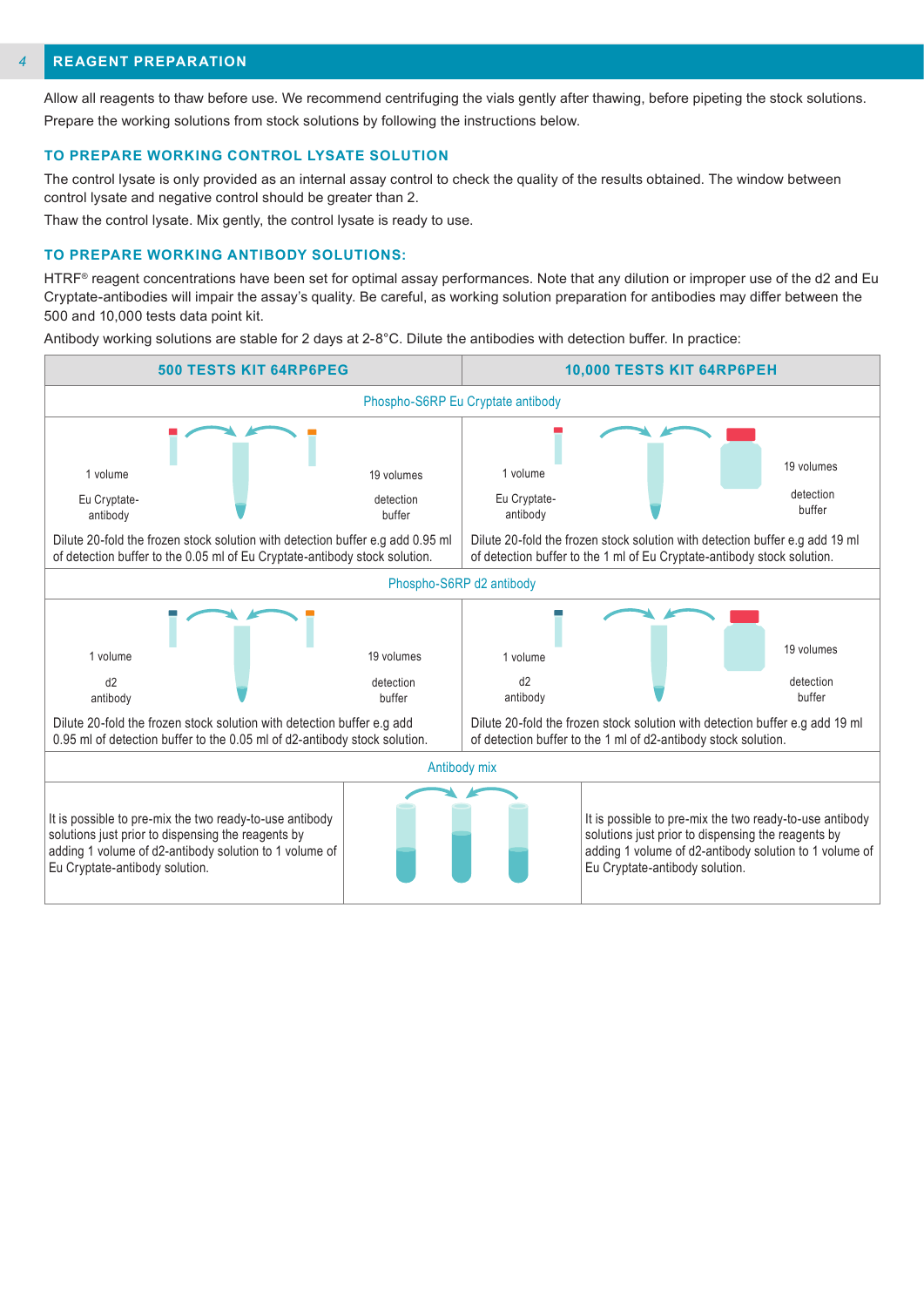### **TO PREPARE SUPPLEMENTED LYSIS BUFFER:**

Make sure that the lysate has been generated by using the kit reagents.

Supplemented lysis buffer differs between the protocols. Make sure to use the appropriate supplemented lysis buffer depending on the chosen protocol's specification.

Prepare the required amount of supplement lysis buffer before running the assay, working solutions are stable for 2 days at 2-8°C.

#### *► Supplemented Lysis buffer 4X for two-plate assay protocol on suspension cells & one-plate assay protocol*

Determine the amount of supplemented lysis buffer needed for the experiment. Each well requires 4 μL of supplemented lysis buffer for one-plate assay protocol and 10 μL for two-plate assay protocol on suspension cells. Dilute the blocking reagent stock solution 25-fold with lysis buffer 4X. In practice:



#### *► Supplemented Lysis buffer 1X for two-plate assay protocol on adherent cells*

Determine the amount of supplemented lysis buffer needed for the experiment. Each well requires generally 50 µL of supplemented lysis buffer, but depending on the assay, volume may vary from 25 to 200µL. Prepare a lysis buffer solution 1X and then dilute the blocking reagent stock solution 100-fold with this lysis buffer 1X. In practice:

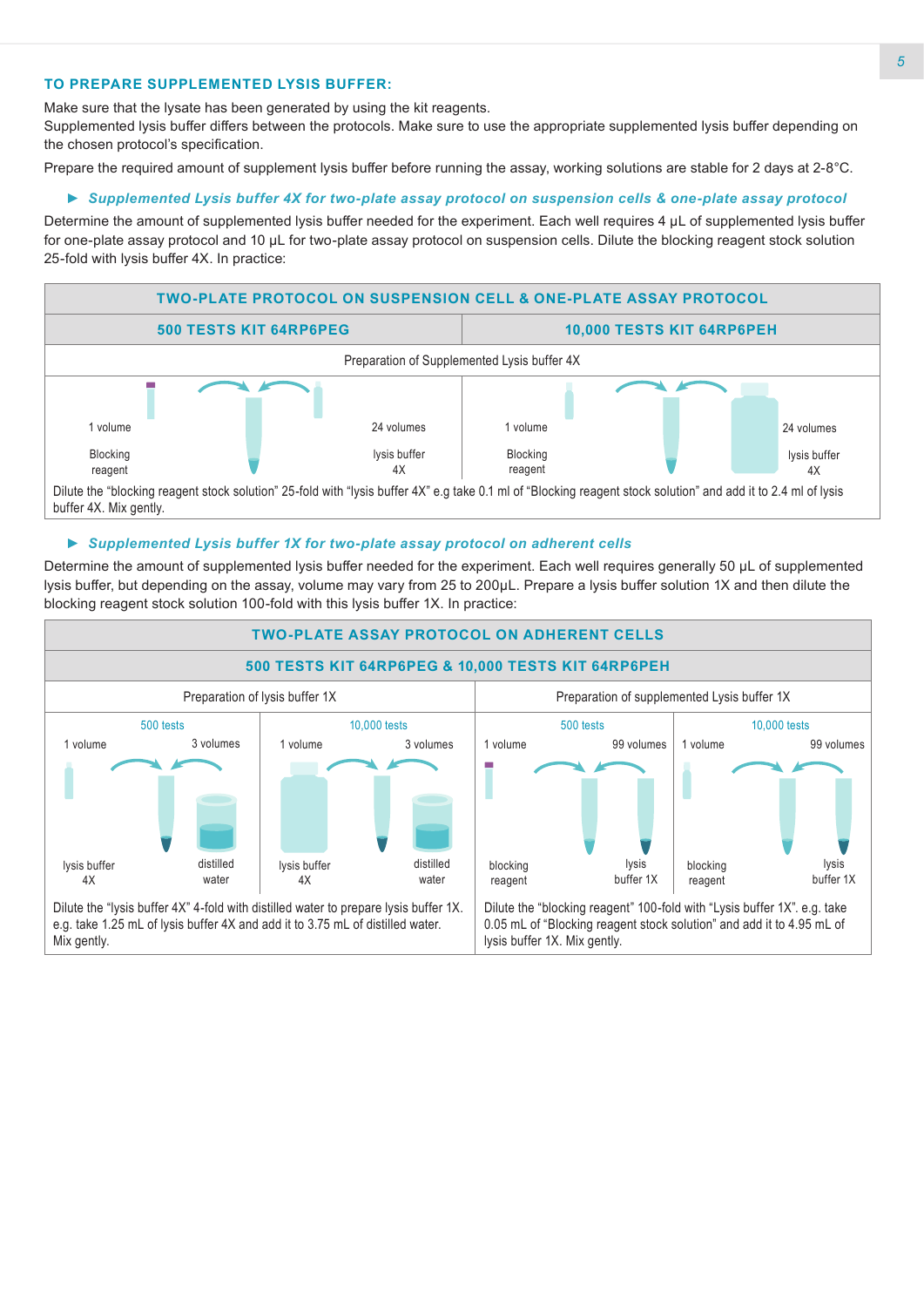|                         |                                                                                                                                                                                                                                                                                                                                                                                                                                                                                                       | <b>GENERAL LAB WORK PRIOR USING CISBIO KIT: CELLS PREPARATION</b>                                                                     |                                          |                       |
|-------------------------|-------------------------------------------------------------------------------------------------------------------------------------------------------------------------------------------------------------------------------------------------------------------------------------------------------------------------------------------------------------------------------------------------------------------------------------------------------------------------------------------------------|---------------------------------------------------------------------------------------------------------------------------------------|------------------------------------------|-----------------------|
|                         | <b>FOR ADHERENT CELLS</b>                                                                                                                                                                                                                                                                                                                                                                                                                                                                             | <b>FOR SUSPENSION CELLS</b>                                                                                                           |                                          |                       |
| $\blacktriangleleft$    | Plate 50 µL of cells in 96-well tissue-culture treated<br>plate in appropriate growth medium and incubate<br>overnight, at 37°C in CO2 atmosphere.                                                                                                                                                                                                                                                                                                                                                    | Plate 25 µL of cells in 96 half-well plate in your<br>appropriate medium.                                                             |                                          |                       |
|                         | Cell seeding densities of 100 K cells/well are generally sufficient for most cell lines, but optimization of cell<br>seeding densities is recommended.<br>Depending on receptor a starving step with serum-free medium could be essential.                                                                                                                                                                                                                                                            |                                                                                                                                       |                                          | 96-well culture plate |
| $\overline{2}$          | Dispense $50 \mu L$ of compound (2X) diluted in cell<br>culture serum-free medium                                                                                                                                                                                                                                                                                                                                                                                                                     | Dispense 5 $\mu$ L of compound (6X), diluted in your<br>appropriate medium.                                                           |                                          |                       |
|                         | For most compound, incubation time is between 10 and 30 minutes at 37°C.<br>We recommend a time course study to determine the optimal stimulation time.                                                                                                                                                                                                                                                                                                                                               |                                                                                                                                       | 96-well culture plate                    |                       |
| $\overline{\mathbf{3}}$ | Remove carefully cell supernatant either by aspirating   Do not remove your appropriate medium.<br>supernatant or by flicking the plate.                                                                                                                                                                                                                                                                                                                                                              |                                                                                                                                       | Discard supernatant (for adherent cells) | 96-well culture plate |
|                         | PHOSPHO-S6RP DETECTION USING CISBIO KIT                                                                                                                                                                                                                                                                                                                                                                                                                                                               |                                                                                                                                       |                                          |                       |
|                         | <b>FOR ADHERENT CELLS</b>                                                                                                                                                                                                                                                                                                                                                                                                                                                                             |                                                                                                                                       |                                          |                       |
| $\overline{\mathbf{4}}$ | Immediately add 25 - 200 µL of supplemented lysis<br>buffer (1X) and incubate for at least 30 minutes at<br>room temperature under shaking.                                                                                                                                                                                                                                                                                                                                                           | Immediately add 10 µL of supplemented lysis buffer<br>(4X) and incubate for at least 30 minutes at room<br>temperature under shaking. |                                          |                       |
|                         | Use the appropriate supplemented lysis buffer and incubate at room temperature with shaking.<br>Lysis incubation time may be optimized. Lysis volume can be decreased down to 25 µL.                                                                                                                                                                                                                                                                                                                  |                                                                                                                                       | 96-well culture plate                    |                       |
| 5                       | After homogenization by pipeting up and down, transfer 16 µL of cell lysate from the 96-well cell-culture plate<br>to a small volume (SV) white detection plate.                                                                                                                                                                                                                                                                                                                                      |                                                                                                                                       |                                          |                       |
|                         |                                                                                                                                                                                                                                                                                                                                                                                                                                                                                                       |                                                                                                                                       | 96-well culture plate                    | SV detection plate    |
| 6                       | Add 4 $\mu$ L of premixed antibody solutions (vol/vol) prepared in the detection buffer.<br>Cover the plate with a plate sealer.<br>Incubate 4h at room temperature. Maximum signal is reached after incubation time, and remains stable over<br>a period of 24 hours. Therefore, readings can be made between and 24h of incubation time.<br>Set up your reader for Eu3+ Cryptate and read the fluorescence emission at two different wavelenghts<br>(665nm and 620nm) on a compatible HTRF® reader. |                                                                                                                                       |                                          | SV detection plate    |

#### *► Standard protocol for two-plate assay protocol in 20 µL final volume (after lysis step)*

|        | <b>NON TREATED</b><br><b>CELL LYSATE</b>                                                                                                                                                                                                    | <b>TREATED CELL</b><br><b>LYSATE</b>     | <b>CONTROL</b><br><b>LYSATE</b>     | <b>NEGATIVE</b><br><b>CONTROL</b>                     |
|--------|---------------------------------------------------------------------------------------------------------------------------------------------------------------------------------------------------------------------------------------------|------------------------------------------|-------------------------------------|-------------------------------------------------------|
| Step 1 | Dispense 16 µL of non<br>treated cell lysate                                                                                                                                                                                                | Dispense 16 µL of treated<br>cell lysate | Dispense 16 µL of control<br>Iysate | Dispense 16 µL of<br>supplemented lysis<br>buffer(1X) |
| Step 2 | Add 2 µL of Phospho-S6RP d2 antibody working solution to all wells                                                                                                                                                                          |                                          |                                     |                                                       |
| Step 3 | Add 2 µL of Phospho-S6RP Eu Cryptate antibody working solution to all wells                                                                                                                                                                 |                                          |                                     |                                                       |
| Step 4 | Cover the plate with a plate sealer. Incubate 4h at room temperature. Maximum signal is reached after incubation time,<br>and remains stable over a period of 24 hours. Therefore, readings can be made between and 24h of incubation time. |                                          |                                     |                                                       |
| Step 5 | Remove the plate sealer and read on an HTRF compatible reader                                                                                                                                                                               |                                          |                                     |                                                       |

The Negative control is used to check the non-specific signal. The ratio between control lysate signal / non-specific signal should be greater than 2.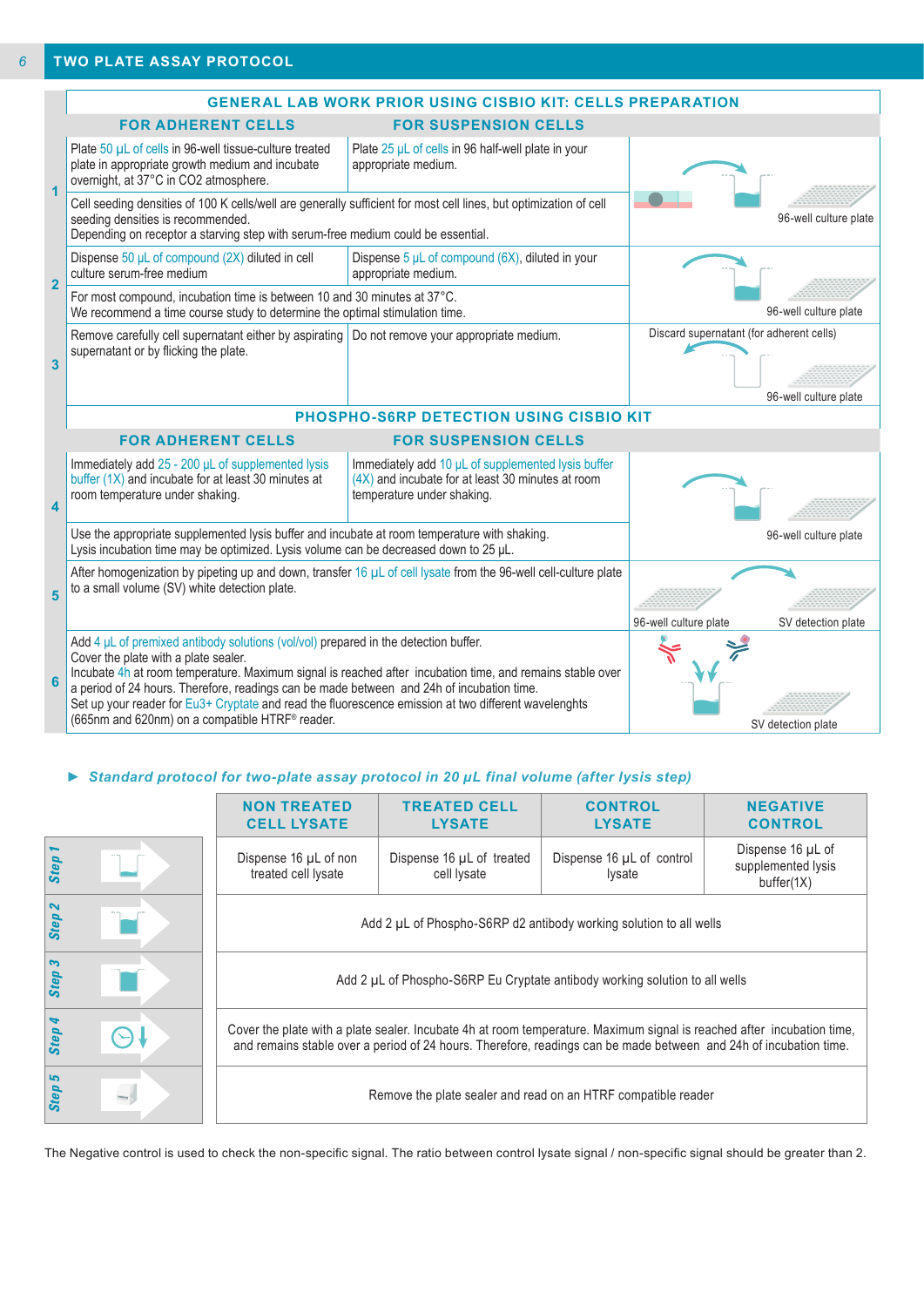

#### *► Standard protocol for one-plate assay protocol in 20 µL final volume*

|                                                                                                                                                        |                                          | <b>NON TREATED CELL</b><br><b>LYSATE</b>                                                                                                                                                                                                    | <b>TREATED CELL</b><br><b>LYSATE</b> | <b>NEGATIVE</b><br><b>CONTROL</b>       | <b>CONTROL LYSATE</b>               |
|--------------------------------------------------------------------------------------------------------------------------------------------------------|------------------------------------------|---------------------------------------------------------------------------------------------------------------------------------------------------------------------------------------------------------------------------------------------|--------------------------------------|-----------------------------------------|-------------------------------------|
| B<br>⋖<br><b>WORK</b><br>GENERAL                                                                                                                       | <b>Step</b>                              | Dispense 8 µL of cells                                                                                                                                                                                                                      |                                      |                                         |                                     |
|                                                                                                                                                        | $\boldsymbol{\mathsf{N}}$<br><b>Step</b> | Add 4 µL of your appropriate<br>medium                                                                                                                                                                                                      | Add 4 µL of compound<br>(3X)         | Add 12 µL of your appropriate<br>medium | Dispense 16 µL of control<br>lysate |
| ທ<br>STEP <sup>®</sup><br><b>DETECTION</b>                                                                                                             | S<br><b>Step</b>                         | Add 4 µL of supplemented lysis buffer (4X) - 30 min/RT.                                                                                                                                                                                     |                                      |                                         |                                     |
|                                                                                                                                                        | <b>Step</b>                              | Add 2 µL of Phospho-S6RP d2 antibody solution to all wells                                                                                                                                                                                  |                                      |                                         |                                     |
|                                                                                                                                                        | ما<br>Step                               | Add 2 µL of Phospho-S6RP Eu Cryptate antibody solution to all wells                                                                                                                                                                         |                                      |                                         |                                     |
| PHOSPHO-S6RP                                                                                                                                           | G<br><b>Step</b>                         | Cover the plate with a plate sealer. Incubate 4h at room temperature. Maximum signal is reached after incubation time, and<br>remains stable over a period of 24 hours. Therefore, readings can be made between and 24h of incubation time. |                                      |                                         |                                     |
| Step<br>Remove the plate sealer and read on an HTRF compatible reader                                                                                  |                                          |                                                                                                                                                                                                                                             |                                      |                                         |                                     |
| The Negative control is used to check the non-specific signal. The ratio between control lysate signal / non-specific signal should be greater than 2. |                                          |                                                                                                                                                                                                                                             |                                      |                                         |                                     |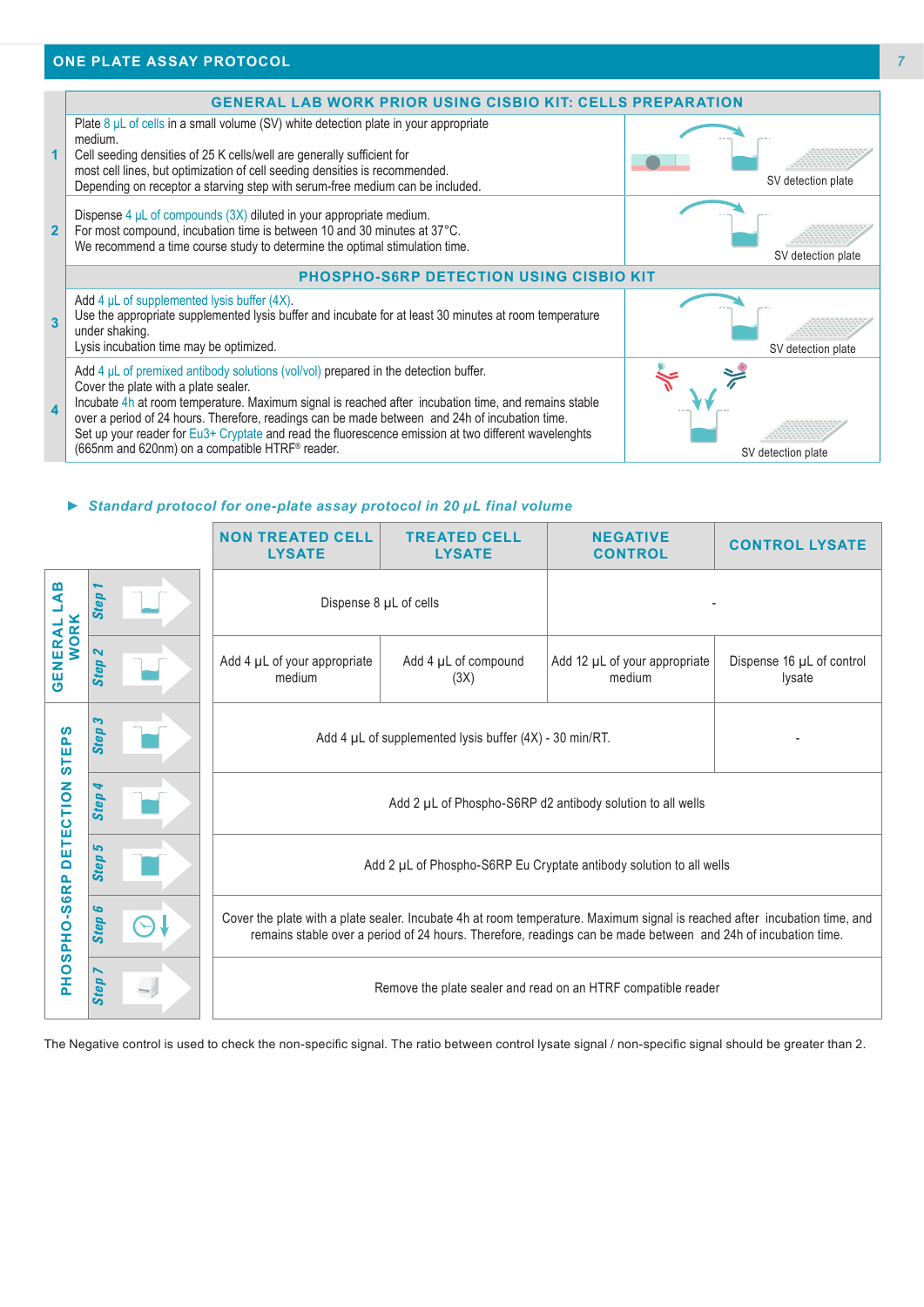#### **DATA REDUCTION & INTERPRETATION** *8*

1. Calculate the ratio of the acceptor and donor emission signals for each individual well.

$$
Ratio = \frac{Signal 665 nm}{Signal 620 nm} \times 10^4
$$

2. Calculate the % CVs. The mean and standard deviation can then be worked out from ratio replicates.

$$
CV (%) = \frac{Standard deviation}{Mean Ratio} \times 100
$$

For more information about data reduction, please visit www.cisbio.com/data-reduction

#### **RESULTS**

These data should be considered only as an example. Results may vary from one HTRF® compatible reader to another.

The curves are drawn up by plotting HTRF Ratio versus the log [compound] concentrations.

Results on HEK293 cells (50,000 cells/well), using the two-plate assay protocol for adherent cells.

Cells were first serum-starved overnight, then treated with rapamycin for 2H. Following a cell stimulation using 20% FCS, cells were lysed with 200 µL of supplemented lysis buffer for 30 minutes at room temperature.

|                       |       | phospho-S6RP<br>results |
|-----------------------|-------|-------------------------|
| log [compound]<br>(M) | Ratio | CV%                     |
| $-12$                 | 28222 | 6.9%                    |
| $-10.1$               | 27374 | 6.6%                    |
| $-9.8$                | 24706 | 5.3%                    |
| $-9.5$                | 27930 | 6.2%                    |
| $-9.2$                | 25514 | 2.0%                    |
| $-8.9$                | 23570 | 8.3%                    |
| $-8.6$                | 14933 | 5.3%                    |
| $-8.1$                | 2034  | 8.5%                    |
| $-7.7$                | 1384  | 4.8%                    |
| $-7.2$                | 1272  | 5.4%                    |
| $-6.7$                | 1204  | $4.1\%$                 |
| $-6.0$                | 1160  | 3.7%                    |
|                       |       |                         |
| Negative control      | 804   | 4.0%                    |

Control lysate | 4971 | 1.0%